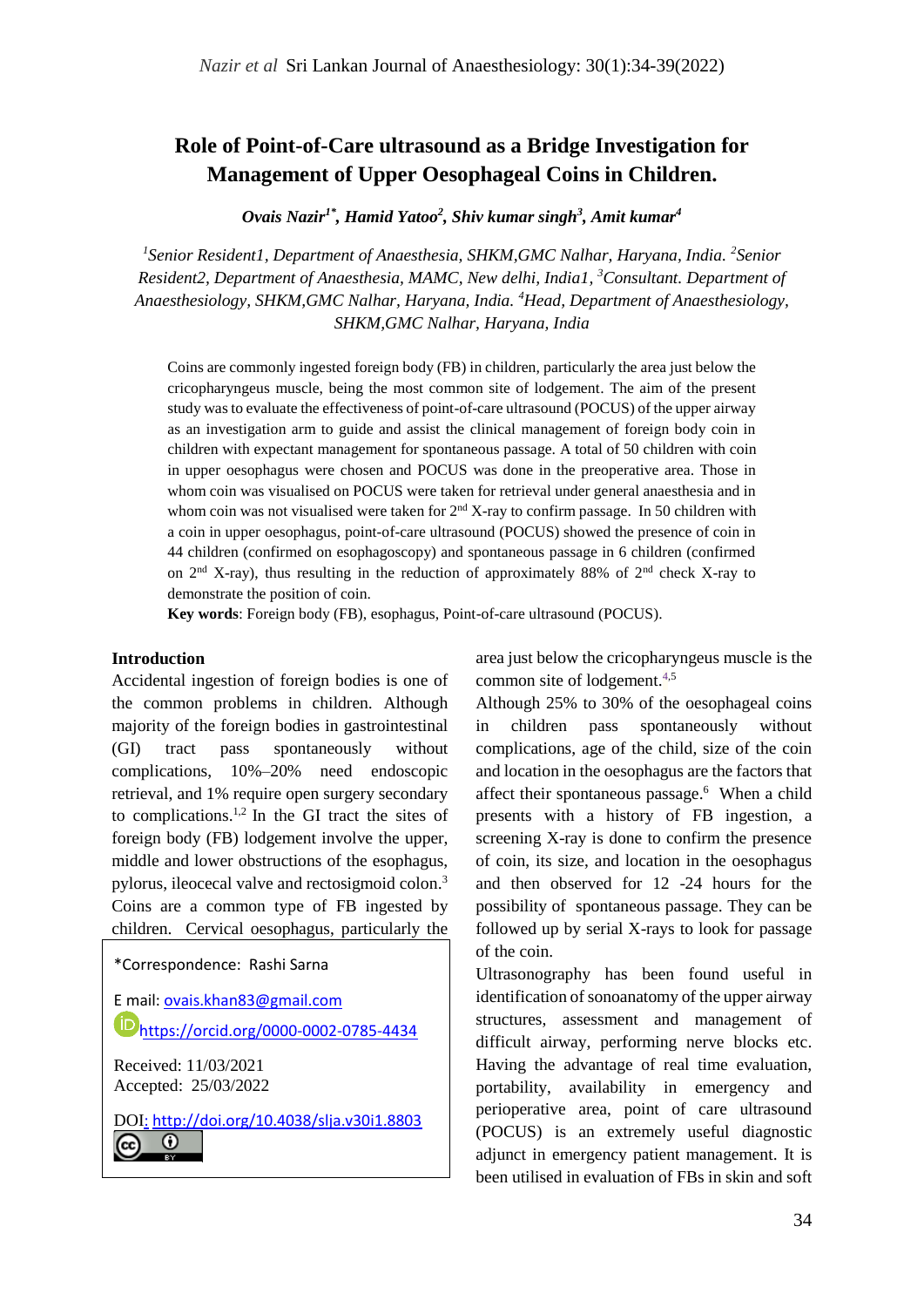tissues, ocular, cardiac, pulmonary, gastrointestinal, and genitourinary systems. Most of these applications highlight that POCUS is a novel tool for emergency management.<sup>7-9</sup>

This study was devised to evaluate the effectiveness of POCUS as an investigation arm in confirming the presence and location of coins in the oesophagus before taking the patient for endoscopic retrieval.

## **Methods**

This study was carried out after the institutional ethics committee approval from January 2019 to December 2019. We studied a total of 50 patients up to the age of 18 years who presented to emergency department with the history of coin ingestion with a positive radiological visualization in the upper oesophagus. They were inquired about the time of ingestion of foreign body, the mode of ingestion, number of coins ingested and details about possibility of potentially high-risk objects like battery, pointed or sharp foreign body. Only the patients in whom the coin was in the upper oesophagus were included for ease of visualization with both plain radiograph and POCUS. Patients with a prior history of anatomical esophageal disease like stricture, fistula, previous surgery of the oesophagus or trachea, patients with signs of airway compromise, delayed presentation of more than 24 hours and ingestion of high-risk objects like battery, irritant or sharp foreign body were excluded.

All patients were then kept for conservative management for 12 hours if they were free from signs of obstruction such as stridor, respiratory distress or excessive secretions unable to manage. Then a POCUS was carried out to demonstrate the position of the coin in the upper oesophagus. Each child was placed supine with head extended and a linear high frequency 12 MHz probe was placed transversely over the anterior midline of neck. The probe was moved caudally to localise the cricoid cartilage which is seen as a hump and the tracheal wall which is seen as a bright air-

mucosal interface. (Figure 1). Normally, the oesophagus is not visualized, however, if a foreign body is present, it appears hyperechoic

posterior to thyroid in the left paratracheal space. Patient can be encouraged to do active swallowing to visualise the oesophageal lumen.

*Figure 1. USG neck of a normal person showing structures in transverse plane with oesophagus, carotid and cricoid in Picture A.*



Patients in whom the coin in oesophagus was demonstrated on POCUS were shifted to operating room for endoscopic retrieval of the coin under general anaesthesia. The patients in whom the coin was not visualised on POCUS, underwent a  $2<sup>nd</sup> X$ -ray to locate the coin.

#### **Results**

As shown in Table-1, age of study group ranged from 16 years to 1 year. Most frequent presentations were parental recognition and dysphagia. Out of 50 patients, 6 patients (12%) had spontaneous passage of the coin during the period of conservative management and in all of them it was a five rupees coin ( as shown in Table-2). Five of these patients were more than 5 years old and one was 1 year old(as shown in picture-3 showing one year old child foreign body coin). Time of presentation to hospital was variable with maximum patients presenting in less than 6 hours of ingestion.Two patients had ingested 2 coins of same size (as shown in pic-2) showing overlapping coins over each other on X-ray. Different sizes of commonly ingested coins are shown in picture 4. 5-rupee coin is the smallest in size, 2.5cm in diameter.

12-hour POCUS showed the presence of the coin in upper oesophagus in 44 patients and all of them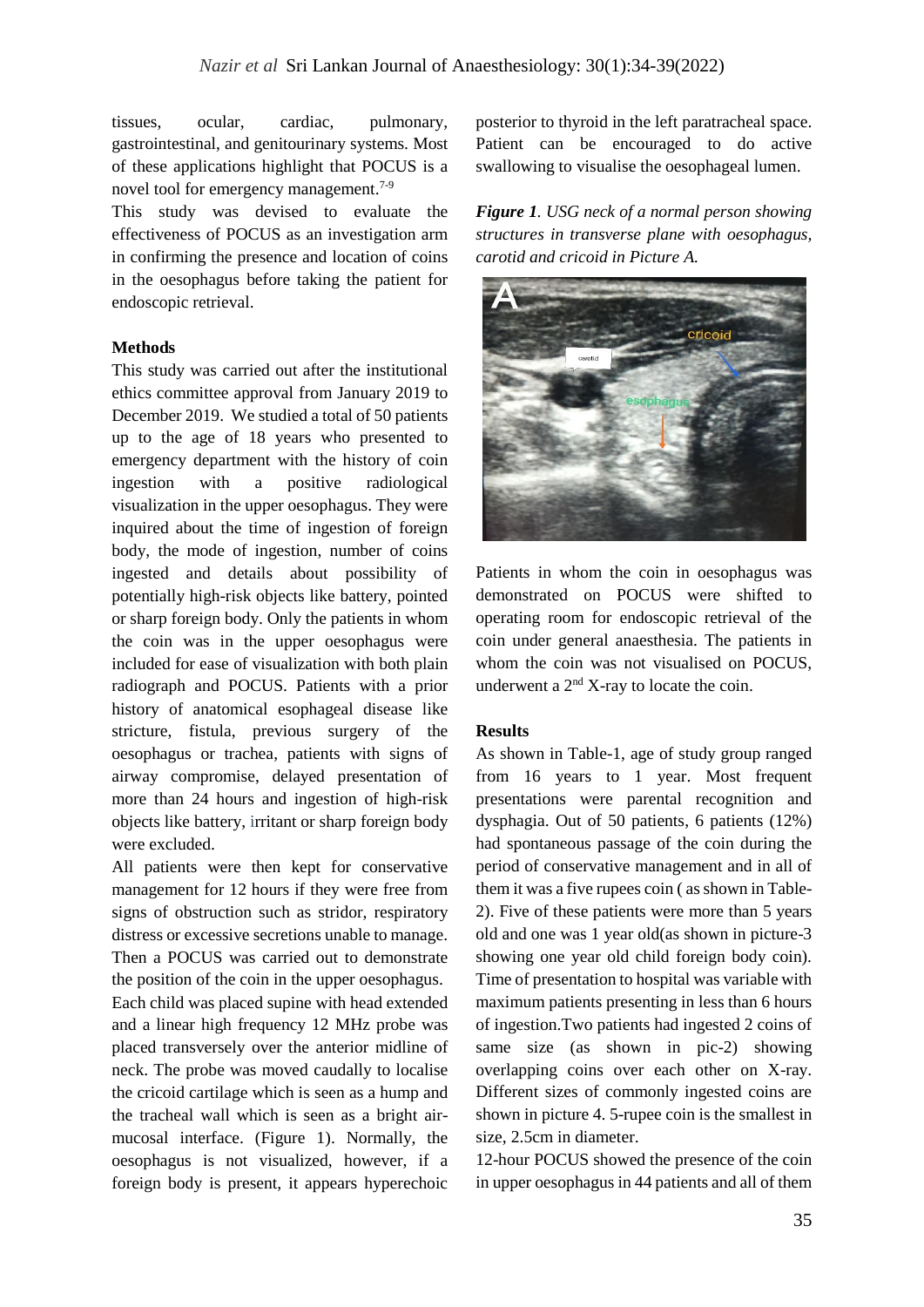had a coin evident by oesophagoscopy and the coin was retrieved. 6 patients did not have a positive POCUS evidence of a coin in 12 hours, and their  $2<sup>nd</sup> X$  ray showed that the coin has spontaneously passed beyond the oesophagus.

The use of point-of-care ultrasound as a bridge investigation for management of upper oesophageal coins in children gave the real time visualisation of oesophageal foreign body coin resulting in the reduction of approximately 88 % of 2nd check X-ray to demonstrate its position.





*Table 2 : Number and percent of FB coin not visualised on POCUS and spontaneous passage on Xray. Number and percent of FB coin visualised on POCUS and retrieved on esophagoscopy*.

| Description                                                                                                               | Number of patients   |
|---------------------------------------------------------------------------------------------------------------------------|----------------------|
|                                                                                                                           |                      |
| POCUS ultrasound visualization of FB was positive                                                                         | 44 patients (88%)    |
| POCUS ultrasound visualization was negative                                                                               | 6 patients $(12%)$   |
| POCUS ultrasound was positive and coin was eventually extracted on<br>esophagoscopy                                       | 44 patients (88%)    |
| POCUS ultrasound was positive and did not show any coin on<br>esophagoscopy                                               | None                 |
| POCUS ultrasound was negative and showed passage of coin beyond<br>upper oesophagus on 2 <sup>nd</sup> radiography.       | 6 patients $(100\%)$ |
| POCUS ultrasound was negative and did not show passage of coin<br>beyond upper oesophagus on 2 <sup>nd</sup> radiography. | None                 |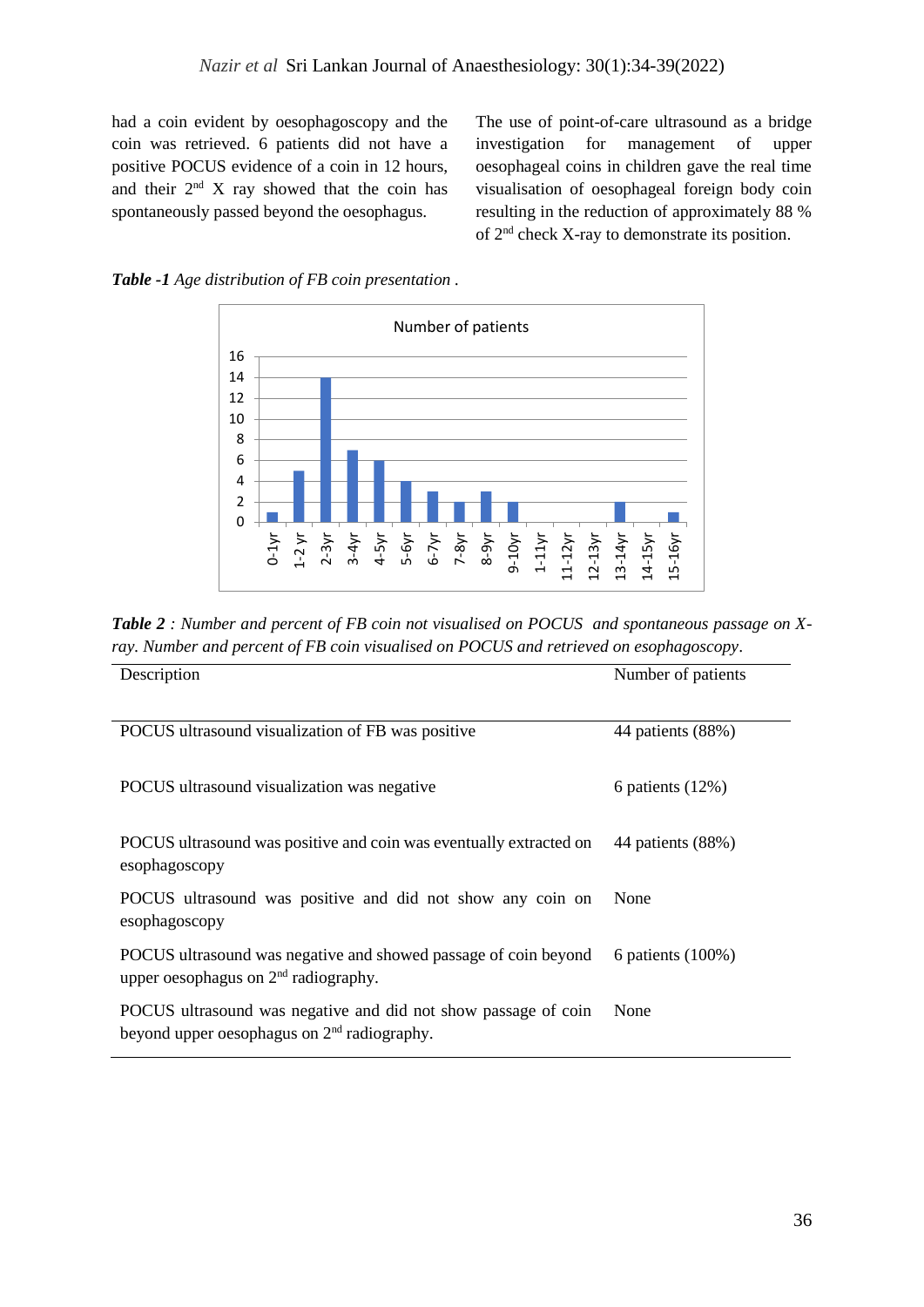*Figure 2: A: FB in the upper oesophagus as demonstrated by POCUS (red arrow) as hyperechoic shadow. B: AP and lateral X-ray of the neck showing upper oesophageal coin* 



*Figure 3. A: X-ray showing FB coin in upper oesophagus in a 1-year old child at presentation B:Its spontaneous descend into the stomach*



*Figure 4. Different types of coins and their size*.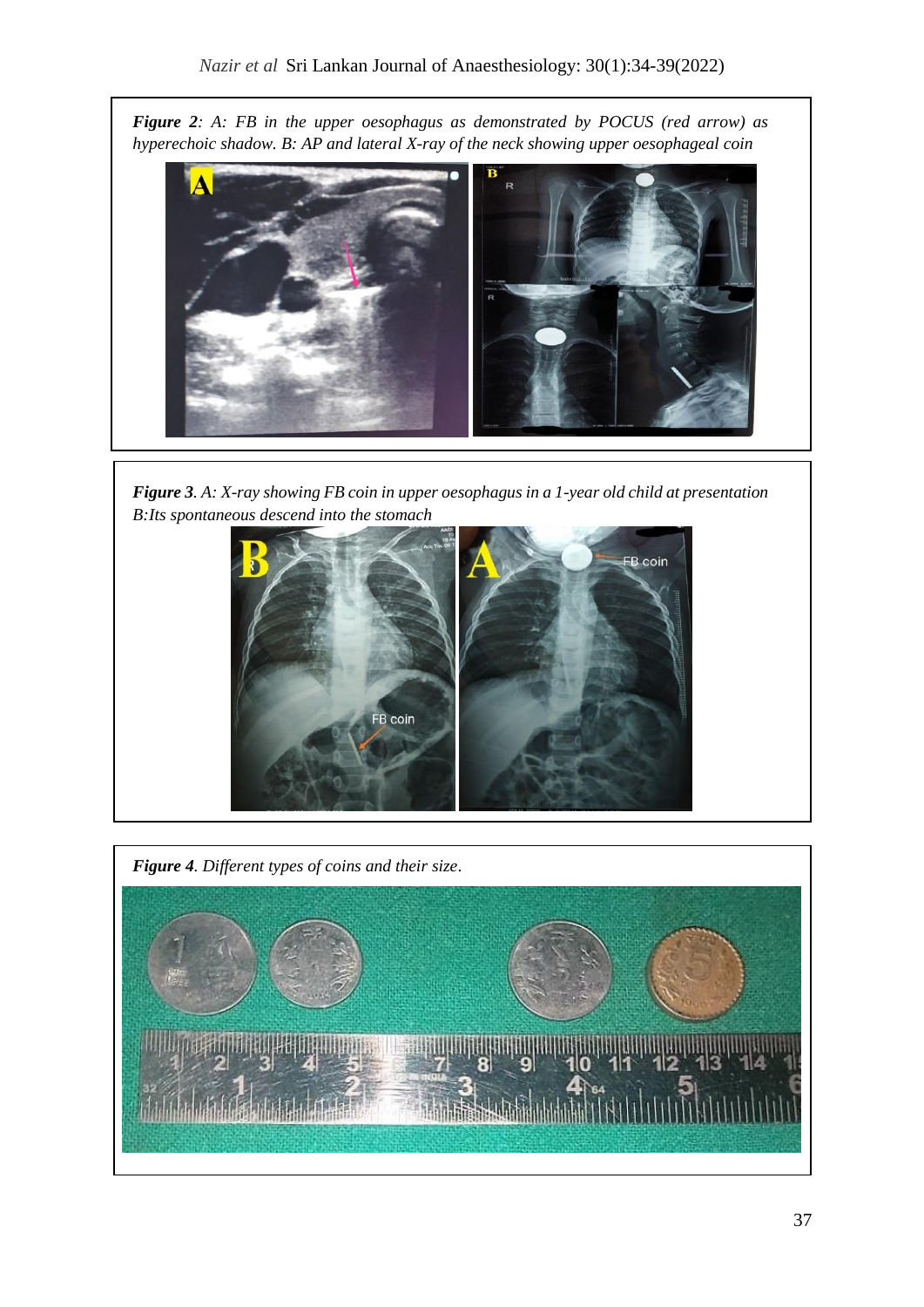#### **Discussion**

Food seeking behaviour in infants and young children leads to hazards of foreign body ingestion. Although majority of the ingested foreign bodies pass down spontaneously, some get stuck in the gastrointestinal tract. Coins are the most frequently ingested FB by children hence accounts for majority of the esophageal foreign bodies. <sup>4</sup>In our study 33 out of 50 patients were less than 5 years of age (66%) with equal male and female preponderance. These results are similar to other studies wherein majority of children are toddlers.5,6

Three primary areas of physiologic narrowing of the oesophagus are the upper oesophageal sphincter that includes the cricopharyngeus muscle, the middle esophagus where esophagus crosses over the aortic arch, and the lower oesophageal sphincter. The presentation of FB in children is mostly from the history provided by parents or caretakers however it may also present with other associated complications.<sup>10,11</sup>The most common area of FB lodgement in children is the cervical esophagus, particularly the area just below cricopharyngeus muscle. $5,12$ 

Screening X-ray is done to confirm the presence of FB, to detect the location of FB and to identify the size and type of FB. A button battery would show the characteristic double halo sign on radiography. The presence of hazardous FB like button batteries mandates early removal to prevent the complications associated with its corrosive nature.6,13 Because of the possibility of spontaneous passage of a FB, it is always advisable to do a second X-ray before taking the child for FB retrieval to reconfirm location of the FB there by to prevent any unnecessary retrieval procedures<sup>14</sup>. In this study we replaced  $2<sup>nd</sup>$  check X-ray with POCUS utilising the advantages of its portability, repeatability and ease of operation in perioperative area. POCUS allows changes in the patient position during the examination and hence dynamic images can be obtained which are useful for evaluating the status of foreign bodies.

In our study a total of six patients had spontaneous descend of coin and five among them were more than 5 years of age. Older

children tend to have more chance of spontaneous passage of coin. These reflect the findings of Waltzmann et al., who concluded that spontaneous passage of ingested coin tends to be more with age, higher in patients older than 5 years of age.<sup>6</sup>

After spontaneous passage beyond the oesophagus, further progression of FB coin is usually uneventful, however it may get delayed even in some uncomplicated cases. Follow up with serial X-ray every weekly can be done till the passage of coin from GI tract is confirmed. Sometimes the need of endoscopic retrieval arises if FB coin remains in stomach for more than 2-4 weeks.14-16

[Shibasaki M](https://www.ncbi.nlm.nih.gov/pubmed/?term=Shibasaki%20M%5BAuthor%5D&cauthor=true&cauthor_uid=20808208) et al utilised airway USG in calculation with subglottic airway diameter in children which correlated well of ETT size. Similarly Siddiqui N et al utilised the role of POCUS in difficult airway cases to reduce airway injuries while performing cricothrotomy<sup>18,19</sup> Ultrasonography has been utilised to confirm the endotracheal tube placement with high sensitivity and specificity.<sup>20</sup> Hence we extended its role and utilised POCUS as a bridge investigation in identification and management of FB coin which reduced the need of  $2<sup>nd</sup>$  check Xray. The use of point-of-care ultrasound not only gave the advantage of the real time visualisation of upper oesophageal coin but also resulted in the reduction of approximately 88 % of  $2<sup>nd</sup>$  check Xray. POCUS has the potential to be a novel bridging investigation as a screening tool in management of FB coins in the oesophagus.

Conclusion

The use of point of care ultrasound (POCUS) as an investigation arm to guide and assist the clinical management of foreign body ingestion has potential benefits for both provider as well as the patient providing the real time assessment to observer and significant reduction of  $2<sup>nd</sup>$  check Xray to patients.

## **Declarations**

*Funding: Self Conflict of interest: none.*